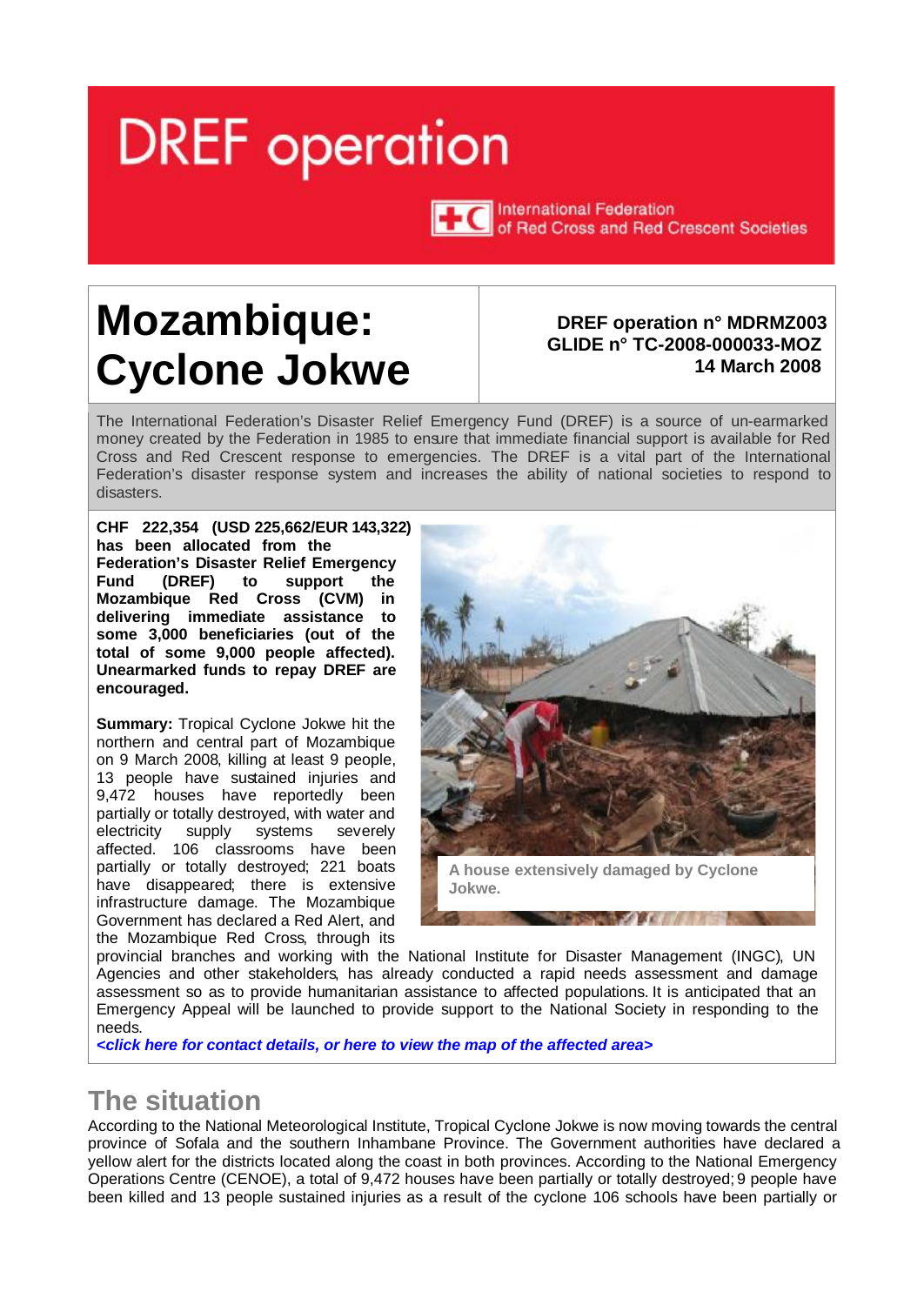totally destroyed, and there is extensive damage to basic infrastructure such as the electricity grid. So far 8 districts have been affected in Nampula and Zambézia Provinces, namely Ilha de Moçambique, Mossuril, Mogincual, Angoche, Moma, Mogovolas, Nacala Porto and Pebane. According to the National Meteorology Institute, the cyclone is very likely to hit the southern part of the coast and affect Maputo and Gaza provinces.

#### **Coordination and partnerships**

The CVM's emergency operation group, made up of technical staff from the disaster management, health and water and sanitation departments as well as senior management, holds regular meetings in order to share information and/or for decision-making purposes regarding the emergency with participation of the representatives of the National Societies based in Mozambique; the meetings are chaired by the Secretary General. At the provincial level, the task force members also hold regular meetings.

The CVM has been attending coordination meetings held by the National Institute for Management Disaster (INGC) at all levels, whereby the different government and non-governmental organisations meet in order to discuss and/or share information and follow up emergency operation activities carried out throughout the affected provinces.

The CVM Provincial Secretaries in 5 provinces (Nampula, Cabo Delgado, Zambézia, Sofala and Inhambane) are coordinating the operation in collaboration with the CVM national headquarters, which are also monitoring the activities. Regular operation updates on the implementation of planned activities will be produced and shared with the relevant stakeholders.

### **Red Cross and Red Crescent action**

All the CVM's northern provincial branches are under alert and are monitoring the situation; rescue measures have been activated and 250 volunteers are ready to provide assistance in Nampula and Zambézia, as well as Sofala and Inhambane. This will be done in coordination with the government and the local disaster emergency committees. Other activities carried out by CVM include:

- Monitoring of information disseminated by the Meteorology department.
- Participation in COE meetings at provincial level.
- Damage and needs assessment integrated in multi-sectoral teams.
- Activation of CVM District Committees.
- Analysis and update of emergency stocks.
- Sharing of preliminary information by the provincial branches to the CVM national headquarters so as to design a plan of action for response; the Nampula and Zambézia Provincial branches have already sent their preliminary assessment reports and budgets to cover basic costs.

#### **The needs**

CVM has pre-positioned 90 tents, 100 tarpaulin, 145 kitchen sets, 114 jerry cans, 165 buckets, 145 sachets of chlorine to immediately assist the people in Nampula Province. In Cabo Delgado, CVM has pre-positioned 90 tents, 102 mosquito nets, 22 kitchen sets, 196 jerry cans, 200 buckets, 220 blankets and 159 sleeping mats.

Other relief supplies may be made available by other stakeholders/humanitarian actors such as the Ministry of Public Works and Construction, World Food Programme, and CONCERN. The Civil Protection Unit (UNAPROC) has deployed 15 officers and two boats at the Ilha de Moçambique and 25 in Nacala who are ready to intervene in Mussoril, Angoche and Moma. The immediate needs in terms of relief supplies are as follows:

- Family tents.
- Tarpaulins.
- Plastic sheeting.
- First Aid kits.
- Water makers or chlorines tables.
- First aid bags.
- Boxes of Oral Rehydration Salt.
- Jerry cans of 10 -20 litres.
- Incentives for volunteers.
- Red Cross bibs for the same number of volunteers.
- Rubber boots for the volunteers involved in the operation.
- IEC material for volunteers.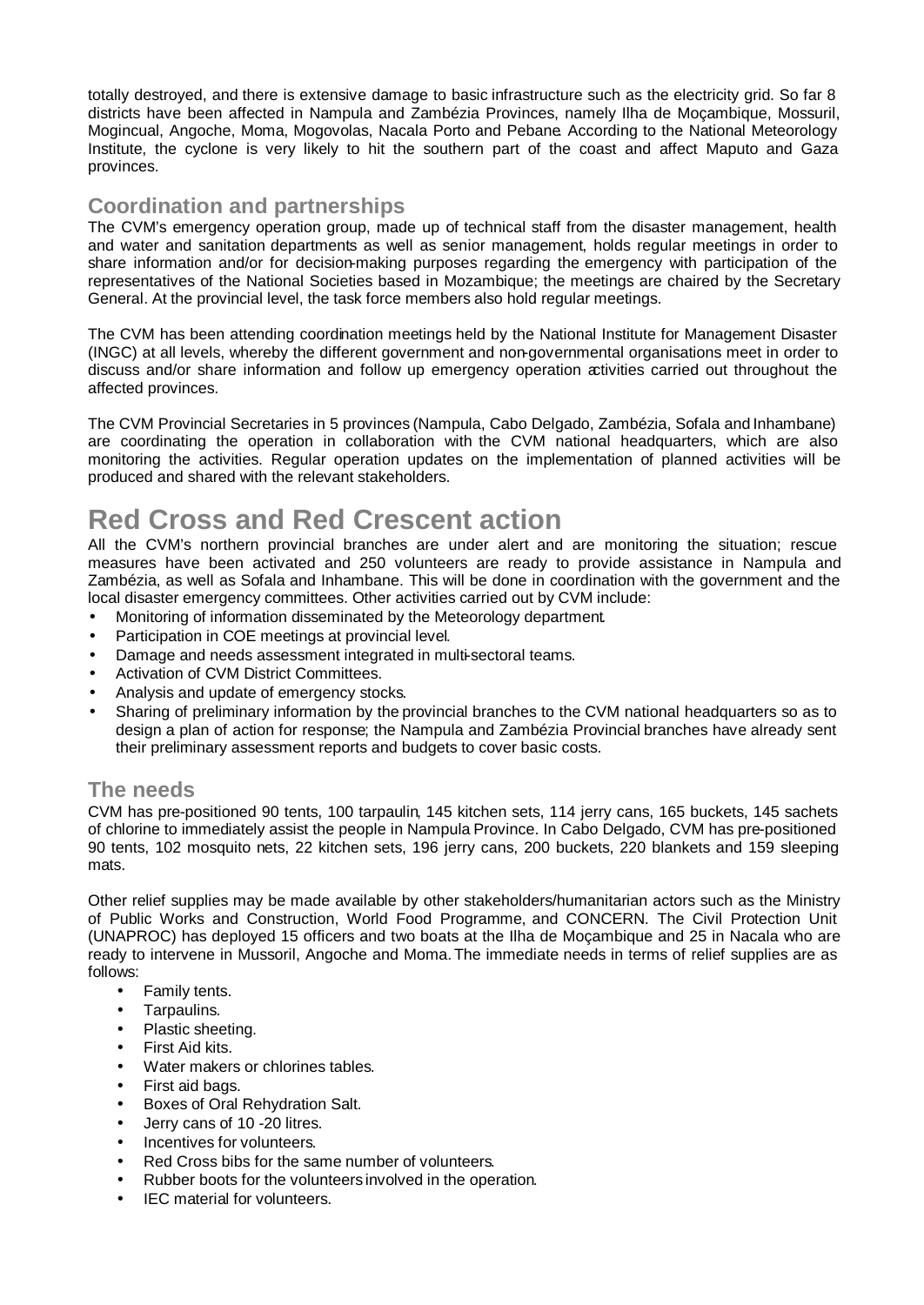#### <span id="page-2-0"></span>**How we work**

*All International Federation assistance seeks to adhere to the Code of Conduct for the International Red Cross and Red Crescent Movement and Non-Governmental Organizations (NGO's) in Disaster Relief and is committed to the Humanitarian Charter and Minimum Standards in Disaster Response (Sphere) in delivering assistance to the most vulnerable.*

The International Federation's activities are aligned with its Global Agenda, which sets out four broad goals to meet the Federation's mission to "improve the lives of vulnerable people by mobilizing the power of humanity".

#### **Global Agenda Goals:**

- Reduce the numbers of deaths, injuries and impact from disasters.
- Reduce the number of deaths, illnesses and impact from diseases and public health emergencies.
- Increase local community, civil society and Red Cross Red Crescent capacity to address the most urgent situations of vulnerability.
- Reduce intolerance, discrimination and social exclusion and promote respect for diversity and human dignity.

#### **Contact information**

**For further information specifically related to this operation please contact**

- In Operational Zone Office for Southern Africa: Françoise Le Goff, Head of Zone Office, Johannesburg; Email: francoise[.legoff@ifrc.org;](mailto:legoff@ifrc.org) Phone: +27.11.202.9700; +27.11.202.9711
- In Geneva: John Roche, Operations Coordinator for Africa; Email: john.[roche@ifrc.org;](mailto:roche@ifrc.org) Phone: +41.22.730.4400; or Niels Scott; email: niels.[scott@ifrc.org;](mailto:scott@ifrc.org)

*[<click here to return to the title](#page-0-0) page>*